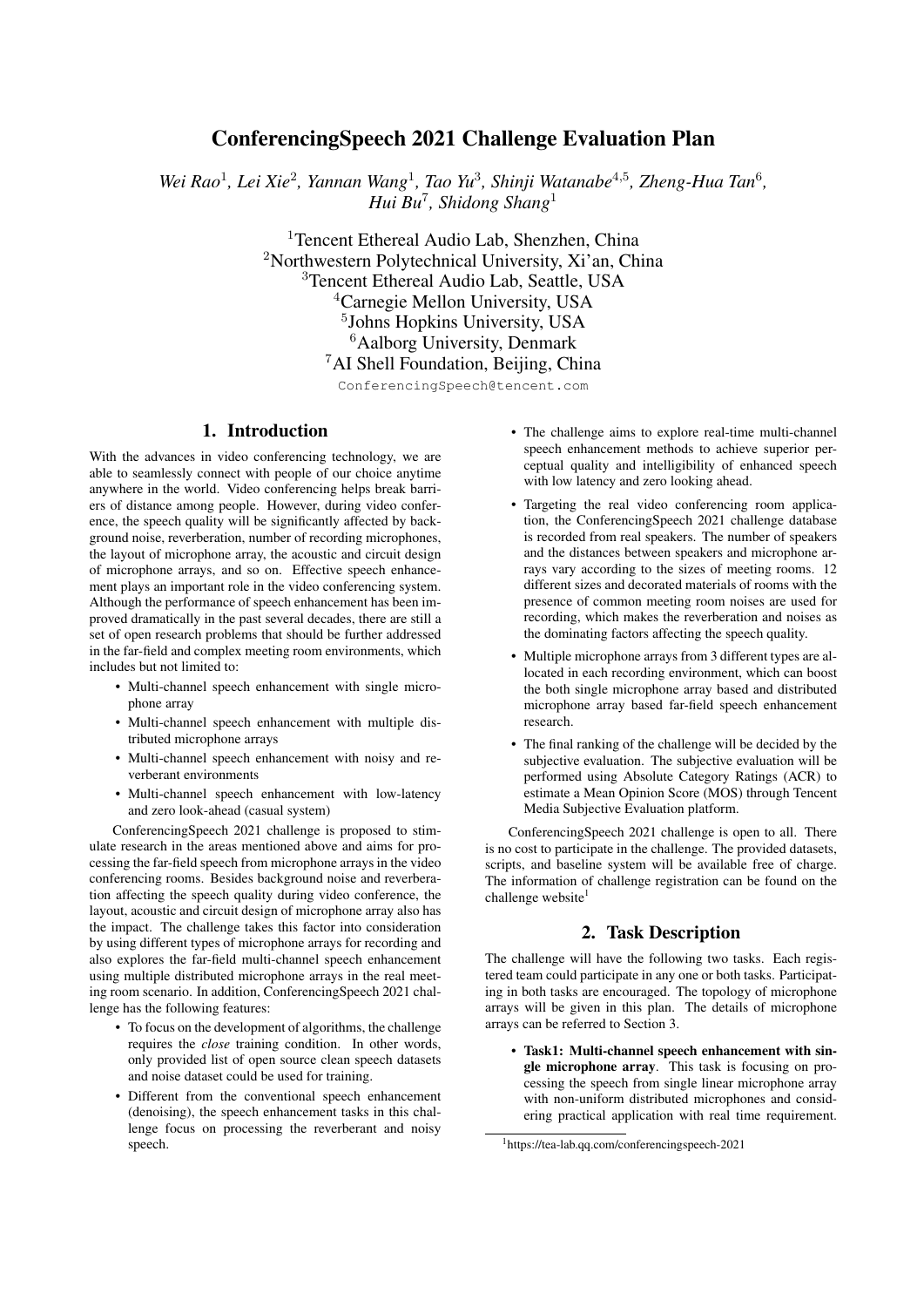

Figure 1: *The setup of microphone arrays in the meeting rooms*



Figure 2: *The information of MA No.1.The unit in this figure is centimeter.*

No future information (zero look-ahead) could be used in Task 1. Frame length should be less than or equal to 40ms. The real time factor of algorithms must less and equal than one on the single thread of an Intel Core i5 machine clocked at 2.4GHz or equivalent processors. The real time factor  $F_{rt}$  is formulated as follows:

$$
F_{rt} = \frac{T_p}{T_t} \tag{1}
$$

where  $T_p$  is the processing time of given test clip;  $T_t$  is the time of test clip.

• Task2: Multi-channel speech enhancement with multiple distributed microphone arrays. This task is focusing on processing the speech from multiple distributed microphone arrays. There are five microphone arrays from three different geometric typologies. All speech signals from these five microphone arrays are synchronized. This task is non-real-time track and does not have any constraints so that participants could explore any algorithms to obtain high speech quality.

## 3. Data Description

## 3.1. ConferencingSpeech 2021 Challenge Database

Aiming at the real video conferencing room scenario, the ConferencingSpeech 2021 Challenge Database is recorded with real speakers and all recording facilities are located by following the real setup of video conferencing room. Specifically, 12 rooms of different sizes and decorated materials are used for recording to simulate most of video conferencing room scenarios. The decorated materials of rooms could be categorized into four type: without glass wall, with 1 glass walls, with 2 glass walls, and with 3 glass walls. The database contains two languages: English and Chinese. The sampling rate is 16kHz.

Multiple microphone arrays from three different types (including geometry and manufactory) are distributed in the recording rooms to explore the impact of layout, acoustic and circuit design of microphone arrays on the speech quality. Figure 1 shows the recording setup of ConferencingSpeech 2021

Challenge database. The recording devices include 5 microphone arrays from 3 different geometric topology. The red arrow in Figure 1 points to the first channel of microphone arrays. The microphone arrays in each meeting room follow the allocation of Figure 1, but the distances among microphone arrays (MAs) vary according to the sizes of meeting room. All recordings from these 5 MAs are synchronized. The information of MAs in Figure 1 are concluded as follows:

- No.1 is a linear MA with non-uniformly distributed 8 microphones. The interval among microphones could be referred to Figure 2.
- No.2 and No.3 are circular MA with 16 microphones. The radius of circular MA is 5cm.
- No.4 and No.5 are linear MA. Each MA is composed of two small linear MA with uniformly distributed 8 microphones. The interval among microphones in the small linear MA is 1.1cm.

The recording conditions of this database could be categorized into the following two parts:

- Semi-real recording: the data is recorded in the real meeting room scenario, but is not in the real meeting. The speech and noise data are separately recorded at all 12 quiet meeting rooms. Both are collected from playback and real speakers. Then these speech and noise data are used for simulation. It contains two language: English and Chinese. The benefit of semi-real recording is that more meeting scenarios could be considered.
- Real recording: the data is recorded during the real meeting in the real meeting room. All recorded speeches and noises are from real speakers. The recording language is in Chinese.

#### 3.2. Training Set

To focus on the development of algorithms, the challenge requires the *close* training condition. In other words, except Room Impulse Responses (RIR), only provided list of open source clean speech datasets and noise dataset could be used for training.

### *3.2.1. Clean Speech*

Clean training speech are collected from four open source speech databases: AISHELL-1 [1], AISHELL-3 [2], VCTK [3], Librispeech(train-clean-360)[4]. The speech utterances with SNR larger than 15dB are selected for training. The total duration of clean training speech is around 550 hours. The list of selected clean open source data will be released to participants.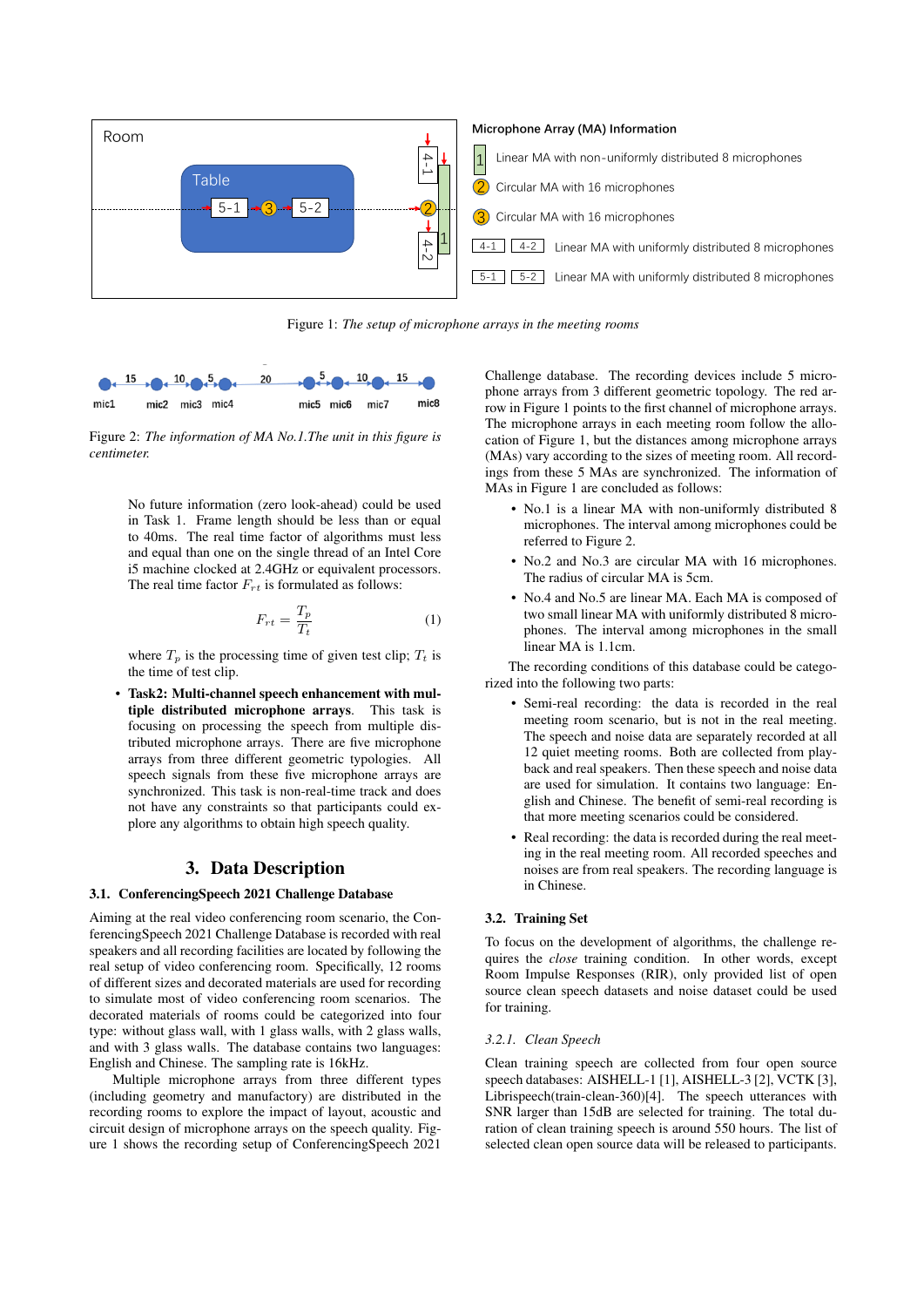### *3.2.2. Noise Set*

The Noise set is composed of two parts. Part I is selected from MUSAN [5] and Audioset<sup>2</sup>. The total duration is around  $120$ hours. Part II is the real meeting room noises recorded by high fidelity devices. The total number of clips is 98. The list of Part I and Part II noise set will be released to participants.

#### *3.2.3. Room Impulse Responses (RIR)*

Image method is performed to simulate RIR. The room size ranges from  $3 * 3 * 3 m^3$  to  $8 * 8 * 3 m^3$ . More than 2500 rooms are covered. The microphone array is randomly placed in the room with height ranges from 1.0 to 1.5 m. The sound source, including speech and noise, comes from any position in the room with height ranges from 1.2 to 1.9 m. The angle between two sources are wider than 20°. The distance between sound source and microphone array ranges from 0.5 to 5.0 m. There are totally around 20,000 RIRs.

#### 3.3. Development test set

Development test set could be categorized into three parts: Simulation clips, Semi-real recordings, and Real recordings. Semireal and real recordings are selected from 3 rooms' recordings of ConferencingSpeech 2021 Challenge Database.

#### *3.3.1. Simulation clips*

The simulation set is provided for participants to develop the systems and estimate the objective scores, which contains two sets: (1) single MA set and (2) multiple MA set.

For single MA set, we simulate 1,588 clips for three types of MA, respectively. These three types of MA are Circular MA with 8 uniformly distributed microphones (radius  $= 5cm$ ), linear MA with 8 uniformly distributed microphones (interval  $= 1.1$ *cm*) and linear MA with 8 non-uniformly distributed microphones. The details can be referred to Section 3.1. Similar as single MA set, multiple MA set also consists of simulation clips from these three MAs. The only difference is that these three MAs are assumed in the same room during simulation.

1,624 clean speech selected from AISHELL-1, AISHELL-3, and VCTK and 800 noise clips selected from MUSAN are used for the simulation of both two sets. The simulated SNR ranges from 0dB to 30dB and the duration of clips is 6 seconds.

### *3.3.2. Semi-real recordings*

As mentioned in Section 3.2, the speech sources could be divided into playback and real speaker. The Semi-real recordings consists of 2.35 hours of playback English speech segments and 2.31 hours of real speaker's Chinese speech segments. Each audio clip contains multiple channel information. All five MAs' recordings are provided for participants to develop their systems.

#### *3.3.3. Real recordings*

More than 200 real recording clips are provided, which are from 12 real speakers and their ages range from 18 to 50 years old. Similar as Semi-real recordings, each audio clip contains multiple channel information and all five MAs' recordings are provided.

### 3.4. Evaluation test set

The evaluation set contains Task 1 and Task 2 test sets. Audio clips from other 9 rooms' recordings of ConferencingSpeech 2021 Challenge Database are selected. The test set of Task 1 is focusing on the single microphone array. No. 1 MA in Figure 1 is selected for Task 1. Task 2 test set is focusing on the multiple distributed microphone arrays. The clips from five MAs in Figure 1 are provided for Task 2.

Different from development test set, the evaluation test set only contains the semi-real and real recordings. Specifically, evaluation set for each task is composed of three parts: semireal recordings from playback, semi-real recordings from real speakers, and real meeting recordings.

## 4. Evaluation Methodology

The final ranking of this challenge will be decided by the subjective evaluation and computational complexity. The subjective evaluation will be performed using Absolute Category Ratings (ACR) to estimate a Mean Opinion Score (MOS) through Tencent Media Subjective Evaluation platform which is similar as the online subjective evaluation framework in DNS challenge [6]. The submission with the highest average MOS and satisfying the challenge requirements will be the winner.

## 5. Challenge Rules and Requirements

### 5.1. Registration

The registration link is available in the website of challenge<sup>3</sup>. We kindly request participants to use institutional email for registration. Otherwise, the registration may be invalid. Each participant must sign the challenge agreement and send it to the organizers. Once the registration is confirmed, participants will receive the confirmation letter of registration, and your email address will be recorded for the access of downloading the challenge database.

Please note that any deliberate attempts to bypass the submission limit will lead to automatic disqualification. For example, the same participants create multiple teams and submit multiple results. In case of any issue, the final interpretation right belongs to the organizing committee.

### 5.2. Submission

### *5.2.1. Submission of enhanced evaluation test set*

Participants are required to submit the enhanced evaluation test set for each participating task. The filename should keep the same as the provided evaluation test set. The details of rule and way of submission will be notified by organizers in March 2021.

### *5.2.2. Submission of System description*

Each registered team is required to submit a technical system description report. Please submit this report using the Interspeech 2021 paper template. Reports must be written in English. The system description does not need to repeat the content of the evaluation plan, such as the introduction of database, evaluation metric, etc. The system description must include the following items:

• a complete description of the system components, including the acoustic feature parameters, algorithm modules along with their configurations, etc.

<sup>2</sup>https://research.google.com/audioset/

<sup>3</sup>https://tea-lab.qq.com/conferencingspeech-2021